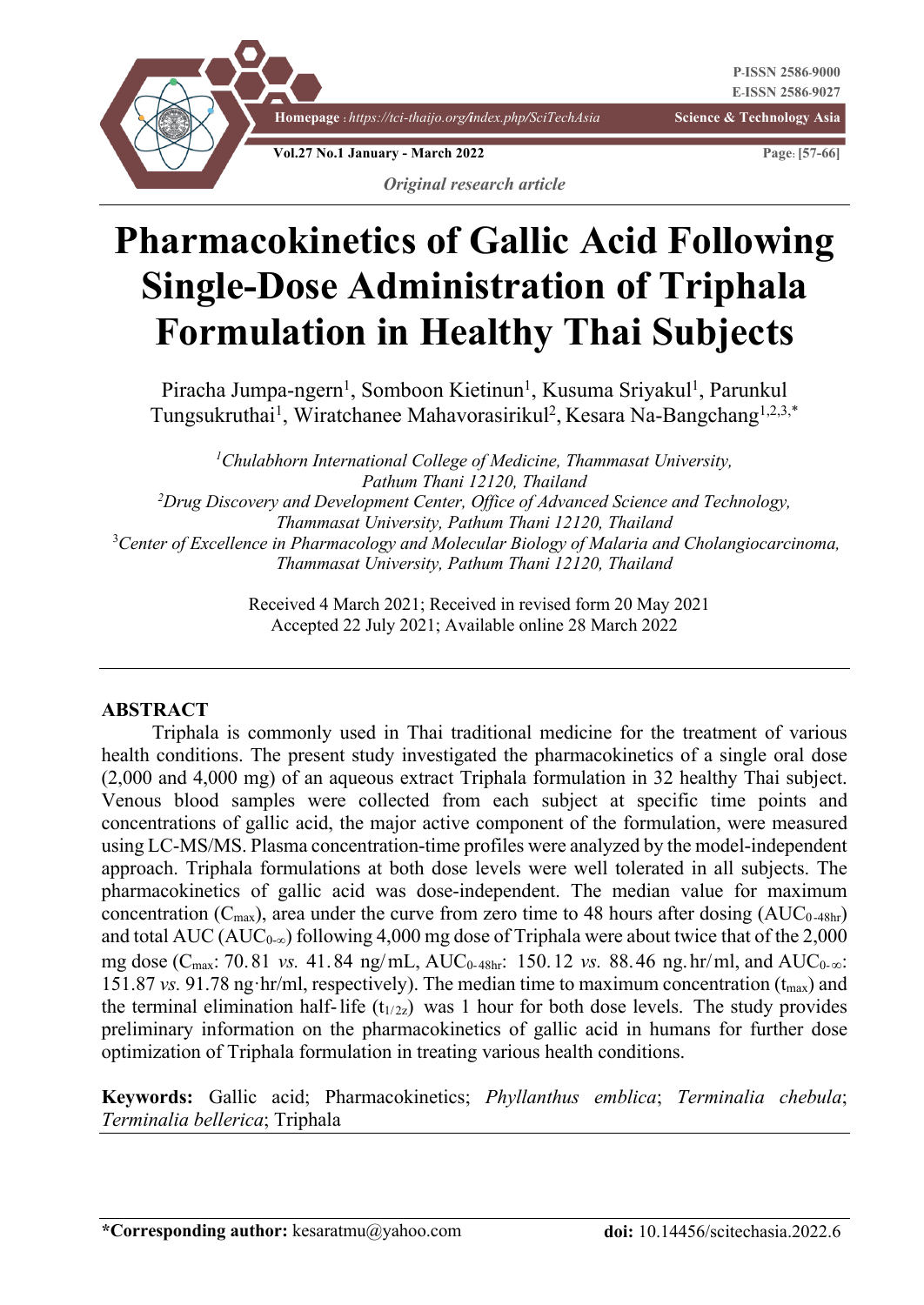## **1. Introduction**

Triphala is one of the most commonly used Ayurvedic and Thai traditional medicine formulations [1-2]. The formulation consists of the dried fruit of three herbal plants in equal proportions, these being *Phyllanthus emblica, Terminalia chebula* and *Terminalia bellerica*. Gallic acid is one of the major phytoconstituents of Triphala [3-4]. It is also found in other natural products such as black and green tea, grapes, wines, strawberries, and bananas [5]. A wide range of health benefits from gallic acid has been reported, including anticancer, anti -inflammatory, antidiabetic and cardioprotective properties [6]. Previous studies have demonstrated that Triphala is potentially effective for appetite stimulation, as well as for providing antioxidant, antibacterial, antimutagenic, antiinflammatory, antineoplastic, and chemoprotective effects [7-9]. In Thailand, Triphala is a widely prescribed drug for balancing the body elements in summer and is usually prescribed with other herbal medicines to relieve a cough, sore throat and constipation . It shows significant immunostimulatory effects on the human cellular immune response, particularly cytotoxic T cells and natural killer (NK) cells [10]. Moreover, it has been shown to significantly reduce high-density lipoprotein cholesterol (HDL-C) and blood sugar levels [11]. Acute and subacute toxicity testing in animals at doses of 1,000, 3,000 and 5,000 mg/kg body weight revealed the absence of toxic signs and symptoms in all animals [12]. This finding supported the safety profile in a clinical study in healthy volunteers, following a daily dose of the ethanol extract of 1,050 mg for 14 days, and a daily dose of the aqueous extract of 2,500 mg for 28 days [10-11]. The potential clinical uses and satisfactory safety profile of Triphala signify the value of investigating its pharmacokinetics. The aim of the present study was to preliminarily investigate the pharmacokinetic characteristics of Triphala

formulation in healthy Thai subjects for further dose optimization in various disease treatments or health conditions.

## **2. Materials and Methods 2.1 Chemicals**

The standardized Triphala formulation capsules were prepared by Pharmaceutical Chemistry and Natural Products, Faculty of Pharmacy, Mahasarakham University, Thailand. The standard powder of gallic acid and apigenin were purchased from Sigma-Aldrich (St. Louis, MO, USA). Water, acetonitrile, methanol, and formic acid were purchased from Fisher Scientific (Waltham, MA, USA).

#### **2.2 Preparation of the standardized triphala formulation capsules**

Plant materials, i.e., fresh fruits of *Terminalia chebula*, *Terminalia bellerica*, and *Phyllanthus emblica*, were collected from Doi Saket district, Chiang Mai Province, Thailand. The voucher specimens of *Terminalia chebula* (MSU.PH-COM-TC01), *Terminalia bellerica* (MSU.PH-COM-TB01), and *Phyllanthus emblica* (MSU.PH-EUP-PE01) were deposited at the Faculty of Pharmacy, Mahasarakham University, Maha Sarakham, Thailand. The plant materials were rinsed thoroughly with tap water to remove extraneous contaminants and seeds of each fruit, then hot air ovendried at 60°C for 48 hours. All materials were ground into powder using a blender and sieved through no.14 mesh. The powdered plant material (15 g for each plant) was extracted by boiling in 1,000 ml of distilled water for 1 hour. The extracted solvent was separated and filtered through Whatman no. 1 filter paper. The extracts were evaporated using the freeze-drying technique and irradiated with gamma-rays for the elimination of microbial contamination.

The Triphala formulation capsules were prepared by the Pharmaceutical Chemistry and Natural Products Research Units, Faculty of Pharmacy, Mahasarakham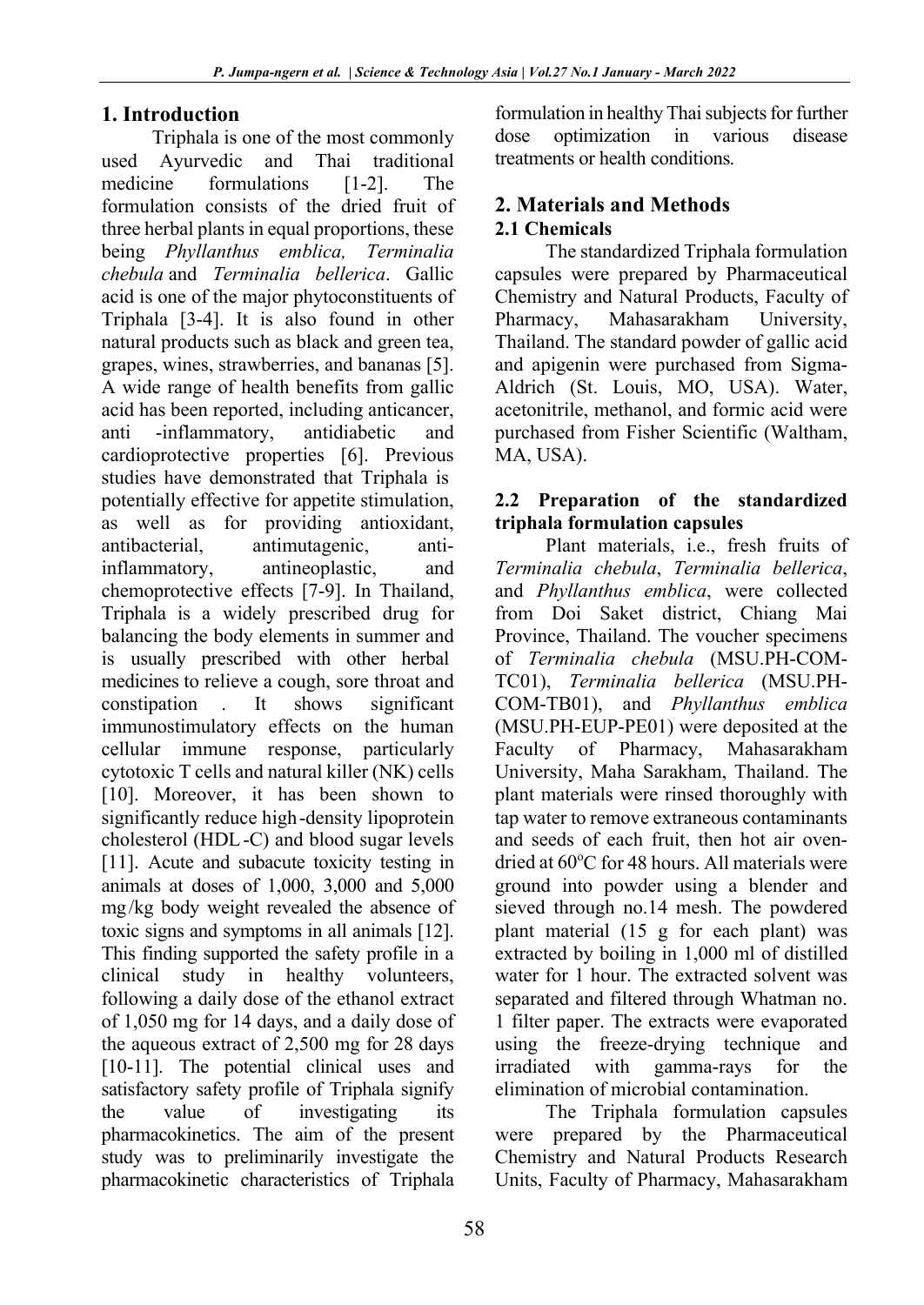University, Thailand, and characterized according to the USP Standard (weight variation, content uniformity, disintegration, and dissolution), as well as hardness, thickness, and friability. Each 500 mg capsule of Triphala (water extract) contained 67 mg of gallic acid.

## **2.3 Study subjects**

The study protocol was approved by the Human Ethics Committee of the Faculty of Medicine, Thammasat University, Thailand. Thirty-two healthy Thai subjects (16 males and 16 females), aged between 20 and 45 years, with body mass indexes (BMI) between 20 and 25 kg *per* m2 participated in the study. Inclusion criteria were: (i) absence of underlying or history of significant clinical conditions or diseases, particularly liver, kidney, and cardiovascular diseases, peripheral neuropathy or allergic conditions, (ii) non-lactating and non-pregnant (females), (iii) no current use of medicines including herbal medicines, (iv) no previous consumption of food containing components of Triphala formulation (vegetables and fruits containing gallic acid such as soybeans, bean sprouts, eggplants, olives, cauliflower, apples, grapes, bananas, blueberries, cherries, and pomegranates) within two weeks, and (v) no history of alcoholism, cigarette smoking or unlikely to refrain from excessive alcohol consumption or smoking during the study period. A subject was excluded from the study if he/she had a significantly abnormal routine laboratory test (blood chemistry, hematology, or urinalysis) during screening. Written informed consent for participation was obtained from each volunteer before study initiation.

## **2.4 Drug administration**

The subjects were divided into two groups (8 males and 8 females in each group) and received a single oral dose of 2,000 mg (group 1) or  $4,000$  mg (group 2) of Triphala formulation. Drug administration was done

under supervision, taken with 150 ml of water. No food was allowed until 2 hours after Triphala administration. Subjects were admitted to a ward at the Thai Traditional and Alternative Medicine Hospital, Bangkok, one day before and on the day of the pharmacokinetic study. No other medications, herbal drugs, smoking, and alcohol consumption were allowed throughout the study period. Food without vegetables or fruits containing gallic acid was provided to each subject during the investigation period. Adverse events that occurred after drug administration were assessed on the basis of non-suggestive questioning by the study investigators.

## **2.5 Collection of blood samples**

Venous blood samples were collected into sterile heparinized plastic tubes taken from the forearm through an inserted catheter before dosing and at 0.5, 1, 2, 4, 6, 8, 10, 12, 16 and 24 hours, then by venipuncture at 48 hours after drug administration. Blood samples were centrifuged at 3,000 rpm for 10 minutes to separate the plasma, then stored at -80 °C until analysis.

#### **2.6 Determination of gallic acid in plasma samples**

Plasma samples (200 µl) were spiked with internal standard  $(10 \mu l)$ , and the resultant mixture was extracted with a mixture of 2% formic acid in acetonitrile (1 ml). After centrifugation at 12,000 *rpm* for 10 minutes, the supernatant layer was evaporated to dryness under a nitrogen stream. The residue was dissolved in 200 µl of the mobile phase, and an aliquot of 5 µl was injected into the LC-MS/MS system.

Gallic acid concentrations in plasma samples were analyzed by LC-MS/MS using Agilent 1260 Separation Module (Agilent Technologies, CA, US) Solvent and Sample Delivery, an AB SCIEX QTRAP® 5500 mass spectrometer (AB Sciex, Foster City, CA, USA) in Scheduled Multiple Reactions Monitoring (MRM) mode. The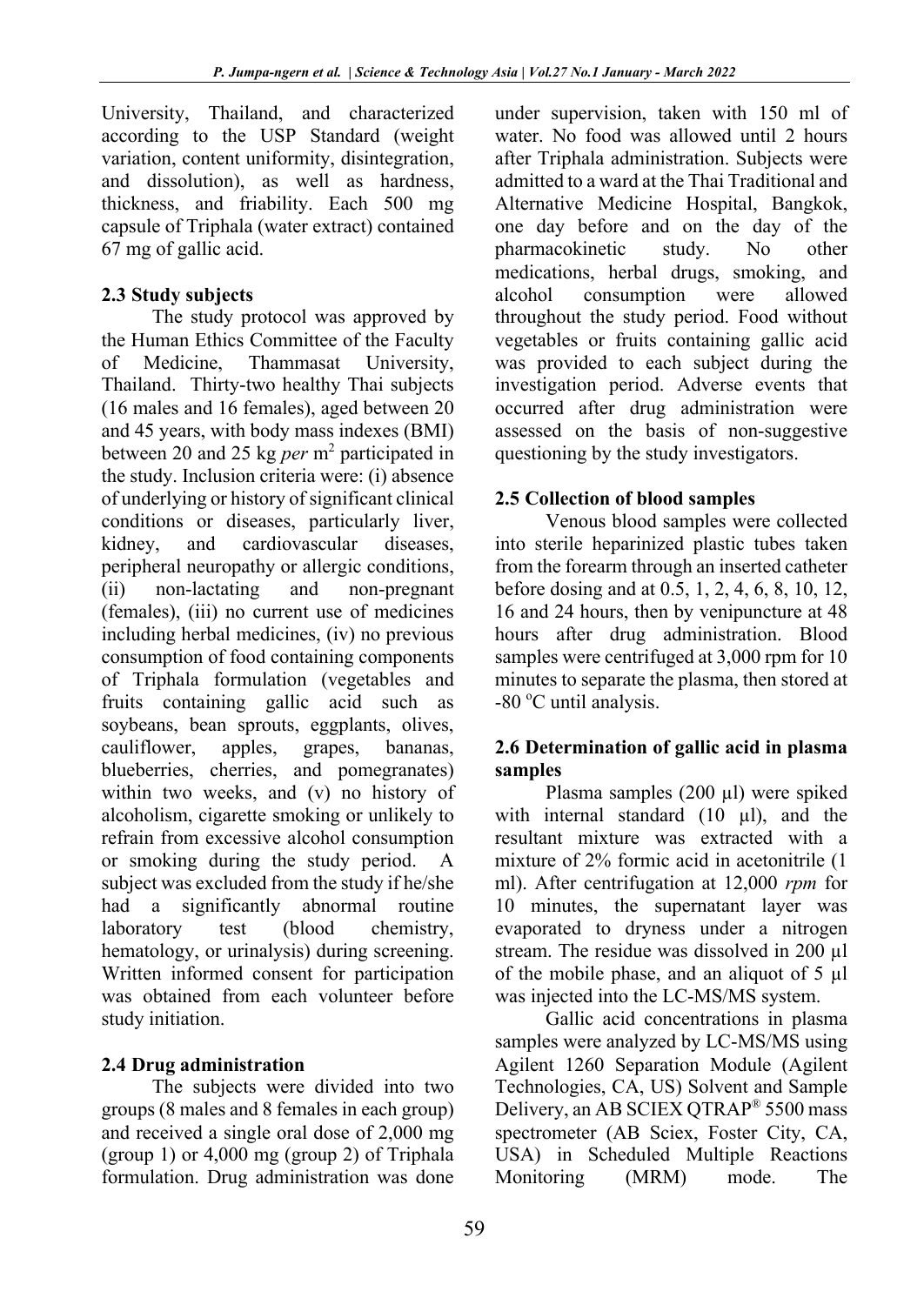chromatographic separation was performed on a ZORBAX SB-C18 (4.6 x 50 mm, 3.5 µm particle size) (Agilent Technologies, CA, USA). The mobile phase consisted of a mixture of  $(A)$  water containing 0.1% formic acid and (B) 100% acetonitrile with gradient elution 0 min (60%:40%), 5 min (20%:80%) and 6.5 min (60%:40%), at a flow-rate of 0.3 ml/min. The mass spectrometric analysis was performed in the negative electrospray ionization (ESI) mode. The following sets of source and gas parameters were used: ion spray voltage (IS) -4,500 V, source temperature TEM 500  $^{\circ}$ C, curtain gas (CUR) 30, ion source gas 1 (GS1) and ion source gas 2 (GS2) 50, and collision gas (CDA) medium. Optimal mass parameters including declustering potential (DP), entrance potential (EP), collision energy (CE), and cell exit potential (CXP) were 50, 6, 17 and 11 psi for gallic acid, and 67, 6, 42, and 8 psi for IS, respectively. The mass transitions of the precursors to the product ions were  $168.9 \rightarrow 125.1$  for gallic acid and  $269 \rightarrow 117$ for IS. Analysis methods met the acceptance criteria of the US FDA [13].

Plasma concentration of gallic acid was quantified using the ratio of the peak area of gallic acid to that of the internal standard. The LC-MS/MS method for the analysis of gallic acid in Triphala formulation was calibrated using 200 μl of plasma samples with various concentrations of gallic acid (2, 5, 10, 20, 50, 100, and 200 ng/ml). The internal standard was used at a concentration of 3 ng/ml. The correlation coefficient for all calibration curves (*r*) was higher than 0.999. Quality control (QC) samples for gallic acid were prepared in plasma using a stock solution separated from that used to prepare the calibration curves, at the concentrations of 25 (low), 75 (medium), and 150 ng/ml (high) of gallic acid, and 30 ng/ml internal standard. The intra-day assay coefficients of variation (CV) of gallic acid in plasma samples varied between 4.09% and 10.31%. The inter-day assay CV varied between 2.79% and 7.16%. For the intra-day

assay accuracy, the mean deviation from the theoretical values (MDV) varied between -3.57% and -12.29%. The inter-day assay MDV varied between -8.52% and -10.95%. The mean recoveries for gallic acid at 25, 75 and 150 ng/ml were 89.1, 92.3 and 91.5%, respectively. The results reflect essentially high recovery for gallic acid from the spiked plasma. The lower limit of quantification (LLOQ) for gallic acid was accepted as 2 ng/ml.

#### **2.7 Pharmacokinetic and statistical analysis**

The plasma concentration-time profile of gallic acid for each subject was plotted, and the pharmacokinetic analysis was performed using a model-independent analysis approach. Maximum concentration  $(C_{\text{max}})$  and time to maximum concentration  $(t_{\text{max}})$  were obtained directly from the concentration-time profile of each individual. The area under the curve from zero time to 48 hours of dosing  $(AUC_{0.48hr})$ and total AUC ( $AUC_{0-\infty}$ ) were estimated using the linear trapezoidal rule for ascending data points and the log-linear trapezoidal rule for descending data points . The terminal elimination half-life  $(t_{1/2z})$  was calculated as  $0.693/\lambda_z$ . All data are presented as median (interquartile range) values. Comparison of the pharmacokinetic parameters obtained from subjects following administration of the two-dose regimens of Triphala formulation was performed using the Mann-Whitney U test at a statistical significance level of  $\alpha = 0.05$ .

## **3. Results**

# **3.1 Subject characteristics**

Thirty-two healthy Thai subjects (16 males and 16 females), aged between 22 and 37 years, weighing 45 to 77 kg, with BMI between 20 and 25 kg *per* m<sup>2</sup>, were included in the study. The flowchart of the study procedures is shown in Fig. 1. All were healthy as verified by laboratory results, physical examination, and vital sign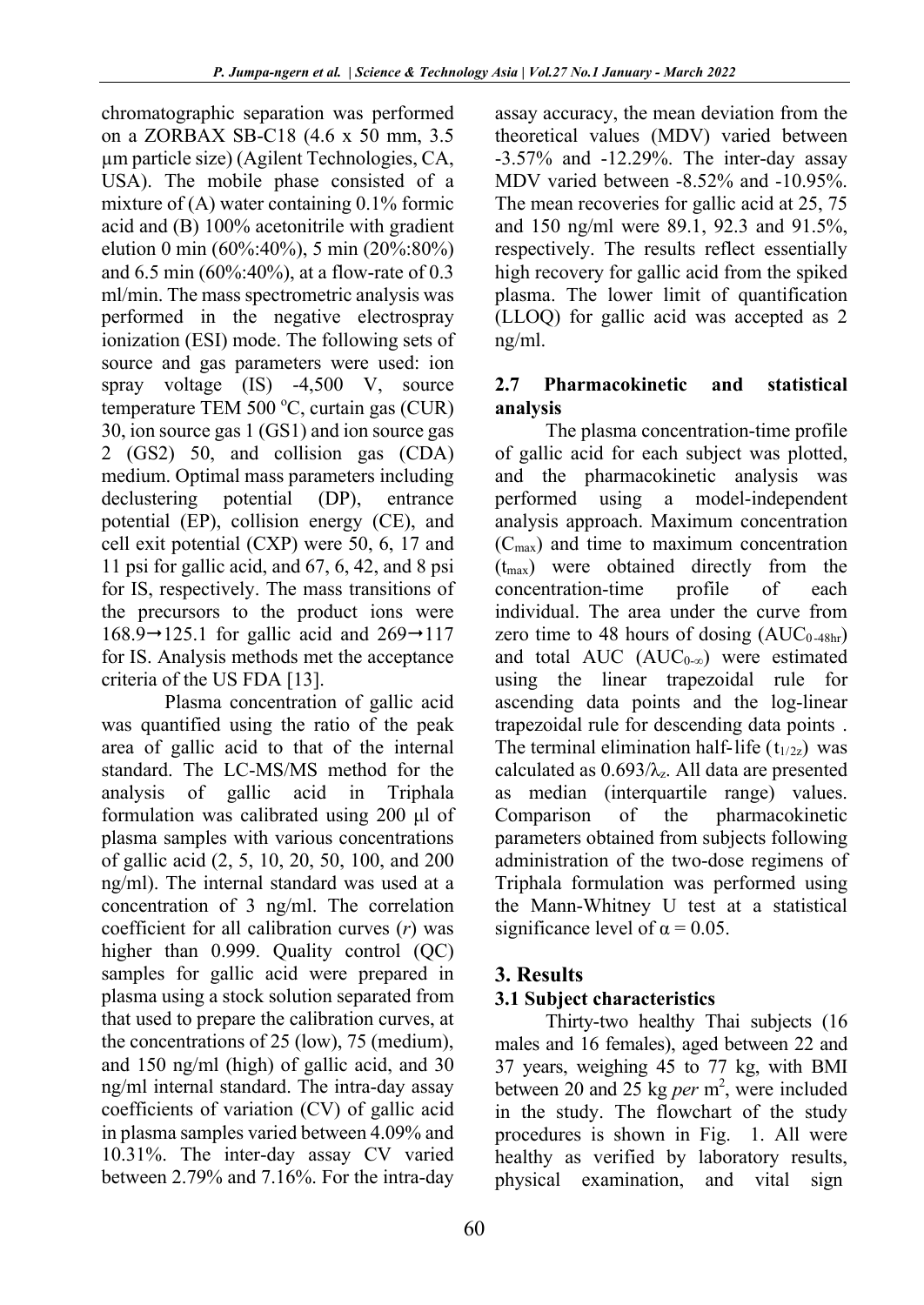monitoring. There were no complications in any subjects. The normal baseline demographic characteristics (age, body weight, height, and BMI) and laboratory investigations (hematology, biochemistry, and urinalysis) of the groups were comparable to each other (Table 1).

#### **3.2 Assessment of safety**

Triphala formulation at the dose levels of 2,000 and 4,000 mg were well-tolerated. No adverse drug reactions were observed.

#### **3.3 Pharmacokinetics of gallic acid**

Plasma concentration-time profiles (median values) of gallic acid following the administration of the two dose regimen of Triphala formulation, in both groups of subjects, are shown in Fig. 2.

The pharmacokinetic parameters of gallic acid in the Triphala formulation calculated based on a model-independent approach are summarized in Table 2. Following oral administration of Triphala at both dose levels, gallic acid was rapidly absorbed with a median  $t_{\text{max}}$  of 1 hr. Plasma concentrations in most cases were maintained above the limit of quantification for 10 hours. The median  $C_{\text{max}}$ , AUC<sub>0-48hr</sub> and AUC<sub>0-∞</sub> were found to be about twice as much in the group receiving 4,000 mg compared with the 2,000 mg dose group Cmax: 70.81 (46.26-90.88) *vs.* 41. 84 (32. 29- 59. 54) ng/ ml; AUC<sub>0- 48hr</sub>: 150. 12 (113. 90- 177. 23) *vs.* 88. 46 (77. 51- 122.82) ng.hr/ml; AUC<sub>0</sub>.∞: 151.87 (118.53-178. 27) *vs.* 91.78 (79.96-126.13) ng.hr/ml, respectively. The terminal phase elimination half-life  $(t_{1/2z})$  was 1 hour for both dose levels.



**Fig. 1.** Flowchart of study participants.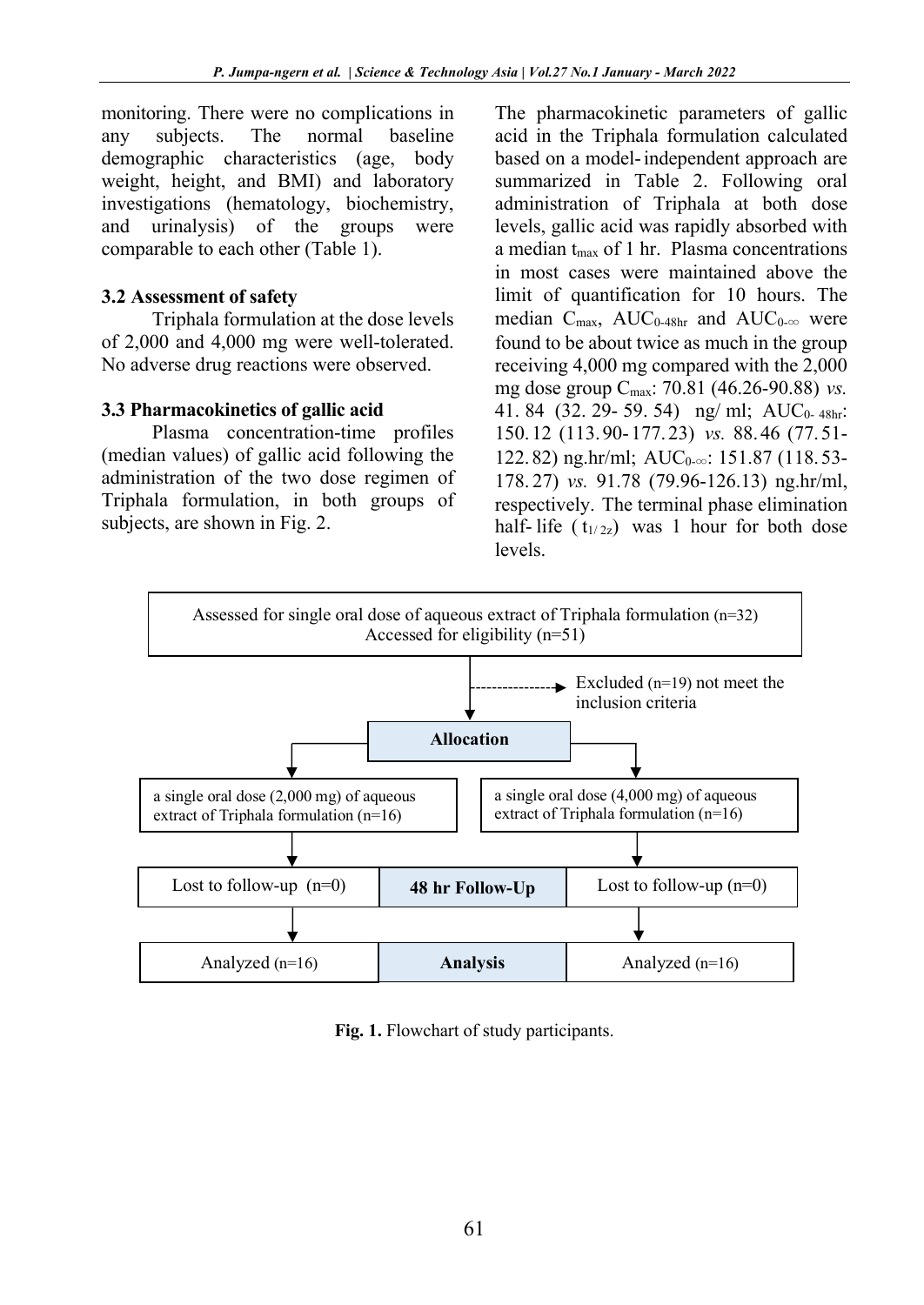**Table 1.** Baseline characteristics of healthy subjects in group 1 (2,000 mg Triphala formulation) and group 2 (4,000 mg Triphala formulation). Data are presented as median (interquartile range) values.

| Demographic data                 | Group 1                | Group 2                |
|----------------------------------|------------------------|------------------------|
| Age (years)                      | 26.5 (24.00-30.75)     | 25.5 (23.25-31.00)     |
| Weight (kg)                      | $62.5(53.50-66.75)$    | 58.0 (54.63-67.50)     |
| Height (cm)                      | 166.5 (160.00-172.00)  | 167.0 (159.75-172.00)  |
| BMI $(kg/m2)$                    | 21.8 (20.94-23.14)     | 21.1 (20.20-24.54)     |
| Hematology                       |                        |                        |
| White blood cell $(x10^3/\mu l)$ | $6.03(5.84-6.95)$      | $6.00(4.95-6.25)$      |
| Neutrophil (%)                   | 53.30 (43.10-58.43)    | 51.85 (46.03-59.58)    |
| Lymphocyte $(\% )$               | 39.50 (35.15-43.93)    | 37.95 (32.03-43.30)    |
| Monocyte $(\% )$                 | $3.80(3.33 - 4.78)$    | $4.20(3.43 - 4.80)$    |
| Eosinophil (%)                   | $2.55(1.43-4.68)$      | $2.75(2.00-4.68)$      |
| Basophil (%)                     | $0.35(0.23-0.40)$      | $0.40(0.30-0.60)$      |
| Red blood cells $(x10^6/\mu l)$  | $5.01(4.68-5.58)$      | $4.93(4.53-5.45)$      |
| Hemoglobin (gm/dl)               | 14.65 (12.38-15.58)    | 14.10 (11.95-15.45)    |
| Hematocrit (%)                   | 42.30 (36.38-45.98)    | 41.00 (35.73-45.88)    |
| Platelets (x $10^3/\mu$ l)       | 256.50 (232.50-291.50) | 245.00 (207.75-283.75) |
| <b>Biochemistry</b>              |                        |                        |
| Glucose $(mg/dl)$                | 80.50 (78.00-87.25)    | 84.00 (81.00-87.00)    |
| Blood urea nitrogen (mg/dl)      | $11.80(9.70-12.60)$    | $11.20(9.30-13.10)$    |
| Creatinine (mg/dl)               | $0.79(0.67-1.01)$      | $0.81(0.66-0.93)$      |
| HDL-cholesterol (mg/dl)          | 63.50 (56.00-70.50)    | 63.00 (56.00-71.75)    |
| Total cholesterol (mg/dl)        | 196.00 (170.00-207.00) | 185.50 (165.75-208.00) |
| LDL-cholesterol (mg/dl)          | 109.00 (103.50-124.00) | 114.00 (90.00-130.00)  |
| Triglyceride (mg/dl)             | 67.50 (41.25-108.50)   | 59.00 (43.25-64.25)    |
| Total protein $(g/dl)$           | $8.20(7.83 - 8.30)$    | 7.75 (7.60-8.28)       |
| Albumin $(g/dl)$                 | $4.20(3.95-4.38)$      | $4.00(3.90 - 4.18)$    |
| Globulin $(g/dl)$                | 3.95 (3.65-4.28)       | $3.85(3.70-4.18)$      |
| Total bilirubin (mg/dl)          | $0.55(0.43-0.70)$      | $0.70(0.40-0.95)$      |
| Conjugated bilirubin (mg/dl)     | $0.10(0.10-0.20)$      | $0.15(0.10-0.20)$      |
| Aspartate aminotransferase (U/l) | $14.00(12.00-17.25)$   | 16.50 (10.75-23.00)    |
| Alanine aminotransferase (U/l)   | 25.50 (16.75-34.25)    | 26.50 (19.25-41.00)    |
| Alkaline Phosphatase (U/l)       | 63.50 (49.25-73.00)    | 58.00 (45.00-70.50)    |

**Table 2.** Pharmacokinetic parameters of gallic acid following a single oral dose of 2,000 mg (group 1,  $n=16$ ) and 4,000 mg (group 2,  $n=16$ ) Triphala formulation in Thai healthy subjects. Data are presented as median (interquartile range) values.

| Pharmacokinetic<br>parameters | Triphala (2,000 mg)  | Triphala (4,000 mg)    | $P-valuea$ |
|-------------------------------|----------------------|------------------------|------------|
| $C_{\text{max}}$ (ng/ml)      | 41.84 (32.29-59.54)  | 70.81 (46.26-90.88)    | $0.004*$   |
| $t_{\rm max}$ (hr)            | $1(1.0-1.0)$         | $1(1.0-1.0)$           | 0.184      |
| $AUC_{0-48}$ (ng.hr/ml)       | 88.46 (77.51-122.82) | 150.12 (113.90-177.23) | $0.001*$   |
| $AUC_{0-\infty}$ (ng.hr/ml)   | 91.78 (79.96-126.13) | 151.87 (118.53-178.27) | $0.002*$   |
| $t_{\frac{1}{2}}$ (hr)        | $1.03(0.85-1.72)$    | $1.05(0.87-1.21)$      | 0.515      |
| Vz/F (l/kg)                   | 75.85 (54.51-105.01) | 88.29 (59.39-122.44)   | 0.367      |
| $CL/F$ ( $1/h/kg$ )           | 43.29 (31.72-61.40)  | 63.77 (44.24-87.25)    | $0.029*$   |

*<sup>a</sup> Mann-Whitney U Test \* Statistically significantly different between group 1 and group 2*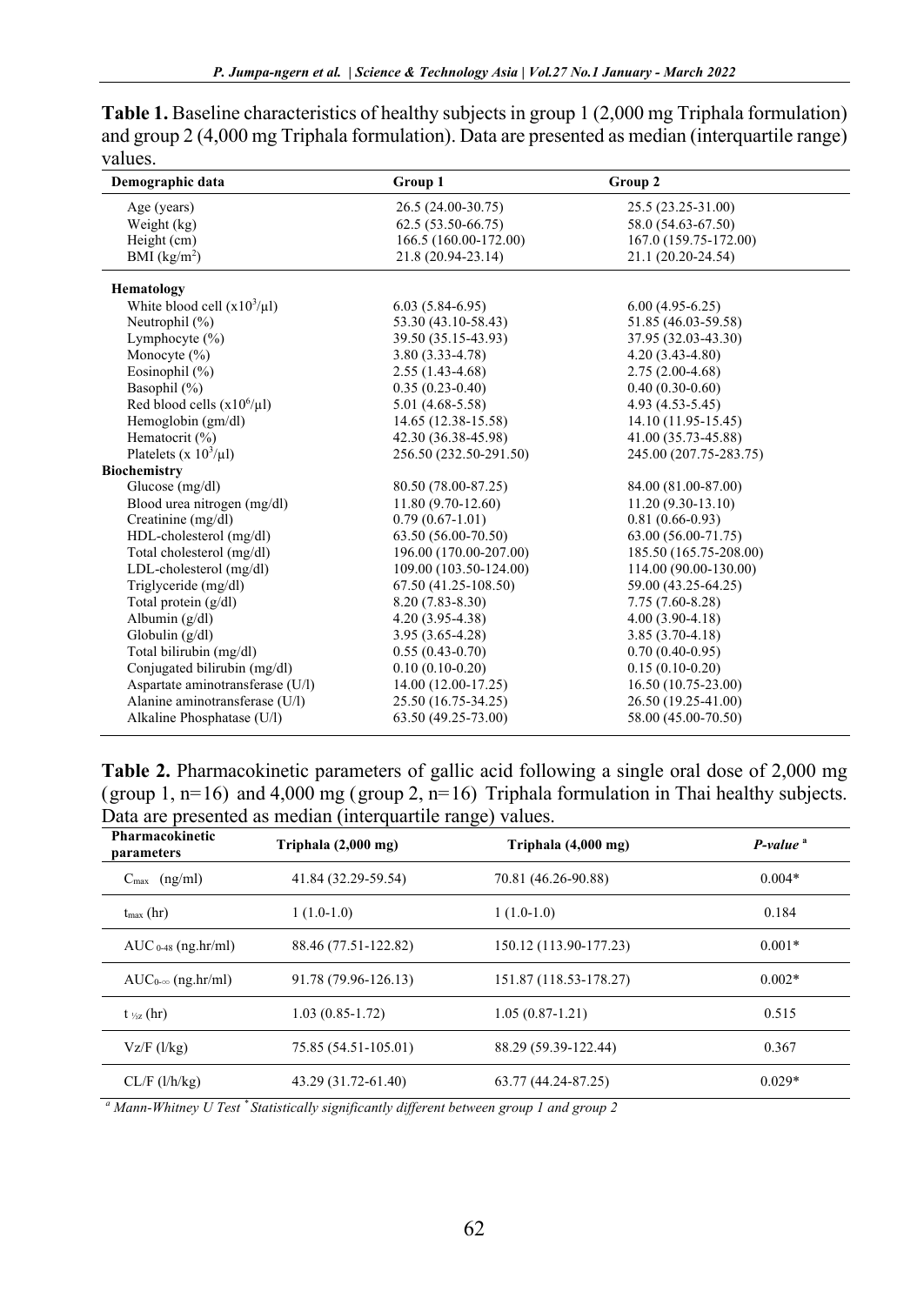

**Fig. 2.** Plasma concentration- time profiles of gallic acid following a single oral dose of 2,000 (Group 1,  $n=16$ ) and 4,000 mg (Group 2,  $n=16$ ) Triphala formulation. Data are presented as median values.

#### **4. Discussion**

The pharmacokinetics of gallic acid, when given as purified compound or as herbal extracts, was previously investigated in rats [14-16] and healthy human subjects [17]. However, there has been no study reporting on the pharmacokinetics of gallic acid as a major active compound in the Triphala formulation. This study is the first investigation of the pharmacokinetics of gallic acid following the administration of a single oral dose of Triphala formulation in healthy Thai subjects. Both dose levels (2,000 mg and 4,000 mg) were well-tolerated in all subjects.  $C_{\text{max}}$ , AUC<sub>0-48hr</sub> and AUC<sub>0-∞</sub> of gallic acid increased proportionally with dose size. The oral absorption of gallic acid in Triphala was rapid with a  $t_{\text{max}}$  of 1 hr. Systemic bioavailability was sustained up until 10 hours, with a median  $t_{1/2z}$  of approximately 1 hour. The results were generally in broad agreement with a previous report on single oral dose administration of Acidum gallicum tablets or Assam black tea (each containing 50 mg gallic acid). The mean  $t_{\text{max}}$  of gallic acid from both tablet and tea preparations were 1.3 and 1.4 hr, respectively, and the mean  $t_{1/2z}$  values were 1.2 and 1.1 hr, respectively. It was noted, however, for the remarkably lower C<sub>max</sub> and  $AUC_{0-12hr}$  following both preparations. The  $C_{\text{max}}$  and  $AUC_{0-12hr}$  following administration

of the tablet formulation containing 50 mg gallic acid were  $1.8 \mu$ mol/l (306.22 ng/ml) and 4.3 µmol.hr/l (731.52 ng.hr/ml), respectively. The corresponding values for the tea preparation were 2.1 µmol/l (357.25 ng/ml) and 4.5 μmol.hr/l (765.54 ng.hr/ml), respectively [17]. The bioavailability of gallic acid from Triphala formulation is markedly different from Acidum gallicum tablets or Assam black tea. This can be explained by the difference in the pharmaceutical formulations or nutritional sources containing gallic acid. In the previous studies, gallic acid from concord grape juice and a polyphenol-rich juice drink was not detected in plasma [18,19], but was in ileal fluid [18]. However, its metabolites such as 4-methyl gallic acid and 3-*O* methyl gallic acid were detectable [19]. In addition, a study on the bioaccessibility of Padma Hepaten (Triphala) using an *in vitro* dynamic model simulating gastrointestinal digestion [20] demonstrated that gallic acid was mainly achieved during the gastric phase (95% recovery) with a slight further release during intestinal digestion. This may explain the reduction in the amount of gallic acid removed from the portal circulation for metabolism.

In rats, gallic acid has been reported to be mainly distributed in kidneys, followed by lungs, liver, and heart after oral administration of aqueous extract of *Polygonum capitatum* at a single dose of 12 mg/kg body weight. There is no report of accumulation in brain tissue, suggesting an absence, or low level, of permeation across the blood-brain-barrier [21-22]. The compound was excreted in urine as unchanged form. The amount of gallic acid excreted in urine during the 48-hour period after administration was about 14.6% of the administered dose [21]. In humans, unchanged gallic acid and the metabolite 4- *O*-methyl gallic acid were detected in the urine after the intake of 50 mg gallic acid in the form of Acidum gallicum tablet and tea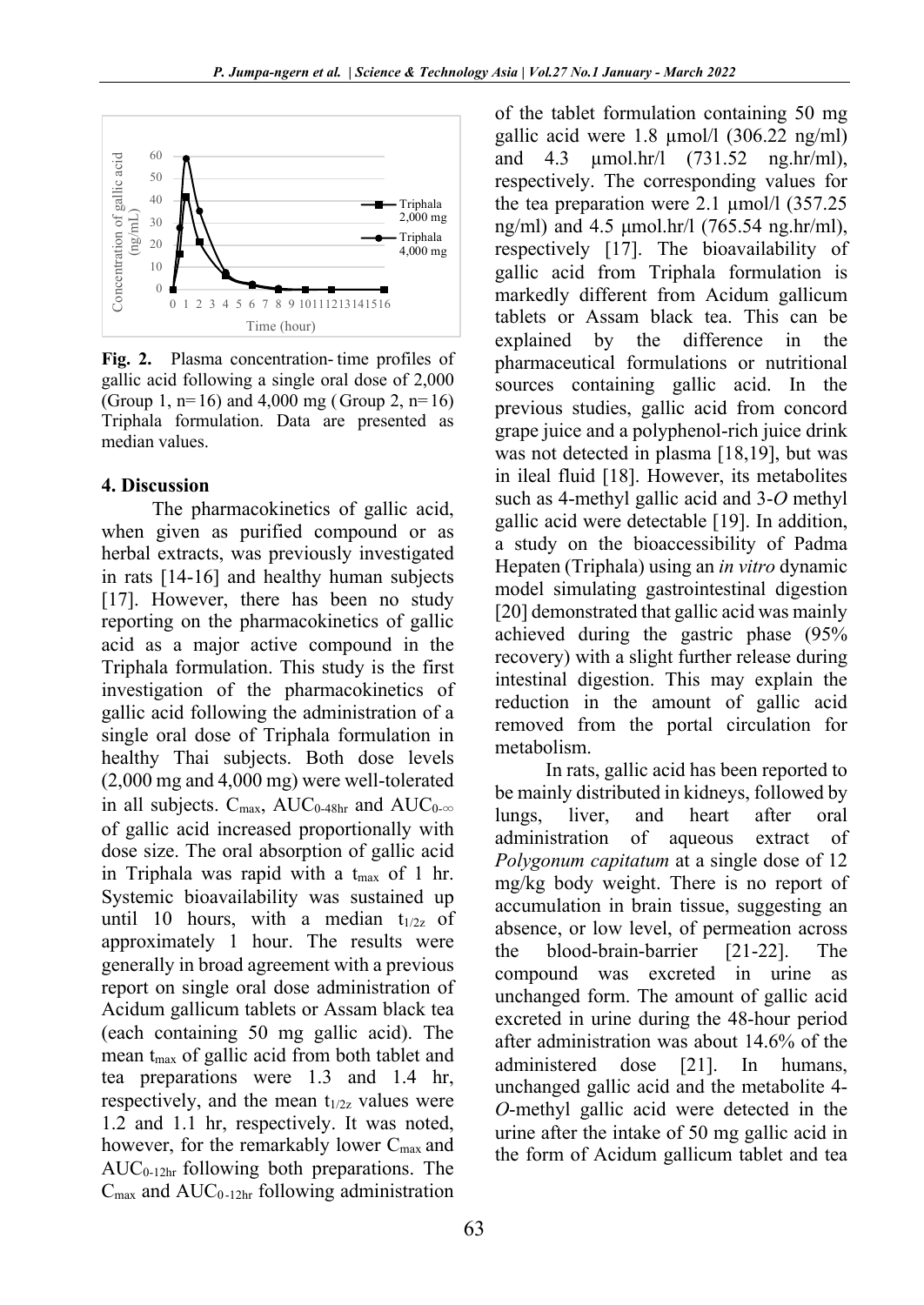preparations. The urinary excretion was 36% and 40% after, respectively [17].

Gallic acid has been reported to significantly enhance the bioavailability of drugs such as diltiazem, metoprolol, and nifedipine in animal models. The mechanism involved works through the inhibition of CYP3A4 and/or CYP2D6-mediated metabolism as well as the transport protein P-glycoprotein (P-gp) in the intestine and/or liver [23-27]. Administration of Triphala or herbal preparations containing gallic acid should be done with caution to avoid any clinically relevant pharmacokinetic drug interactions in patients given concomitant drug administration, especially involving drugs which are substrates of CYP3A4, CYP2D6, P-gp and possibly other drugmetabolizing enzymes.

## **5. Conclusion**

This study provides preliminary information on the absorption and disposition characteristics of gallic acid following the administration of a single oral dose of the aqueous extract of Triphala in humans. This constitutes key information for further simulation of multiple-dose pharmacokinetics and dose-optimization of Triphala formulations for the control or treatment of various diseases or health conditions.

## **Acknowledgements**

This study was financed by The Thai Traditional Medical Knowledge Fund, Thailand. The authors gratefully acknowledge Asst. Prof. Prasoborn Rinthong, Mahasarakham University, for providing Triphala capsule formulation. We would like to thank the staff of Thai Traditional and Alternative Medicine Hospital, Bangkok and The Drug Discovery and Development Center, Thammasat University, for their kind help and technical support during the study.

#### **References**

- [1] Takauji Y, Miki K, Mita J, et al. Triphala, a formulation of traditional Ayurvedic medicine, shows protective effect against X-radiation in HeLa cells. J Biosci 2016;41(4):569-75.
- [2] Wongnoppavich A, Kanjana J, Seewaboon S. Triphala: The Thai traditional herbal formulation for cancer treatment. Songklanakarin J Sci Technol 2009;31(2): 139-49.
- [3] Mukherjee PK, Rai S, Bhattacharya S, et al. Marker analysis of polyherbal formulation, Triphala - a well known Indian traditional. Article. Indian J tradit Know 2008;7(3):379-83.
- [4] Kaur S, Michael H, Arora S, et al. The in vitro cytotoxic and apoptotic activity of Triphala - an Indian herbal drug. J Ethnopharmacol 2005;97(1):15-20.
- [5] Lall RK, Syed DN, Adhami VM, et al. Dietary polyphenols in prevention and treatment of prostate cancer. Int J Mol Sci 2015;16(2):3350-76.
- [6] Mansouri MT, Soltani M, Naghizadeh B, et al. A possible mechanism for the anxiolytic-like effect of gallic acid in the rat elevated plus maze. Pharmacol Biochem Behav 2014;117:40-6.
- [7] Baliga MS. Triphala, Ayurvedic formulation for treating and preventing cancer: a review. J Altern Complement Med 2010;16(12):1301-8.
- [8] Baliga MS, Meera S, Mathai B, et al. Scientific validation of the ethnomedicinal properties of the Ayurvedic drug Triphala: a review. Chin J Integr Med 2012;18(12): 946-54.
- [9] Peterson CT, Denniston K, Chopra D. Therapeutic Uses of Triphala in Ayurvedic Medicine. J Altern Complement Med. 2017;23(8):607-14.
- [10] Phetkate P, Kummalue T, U-pratya Y, et al. Significant increase in cytotoxic T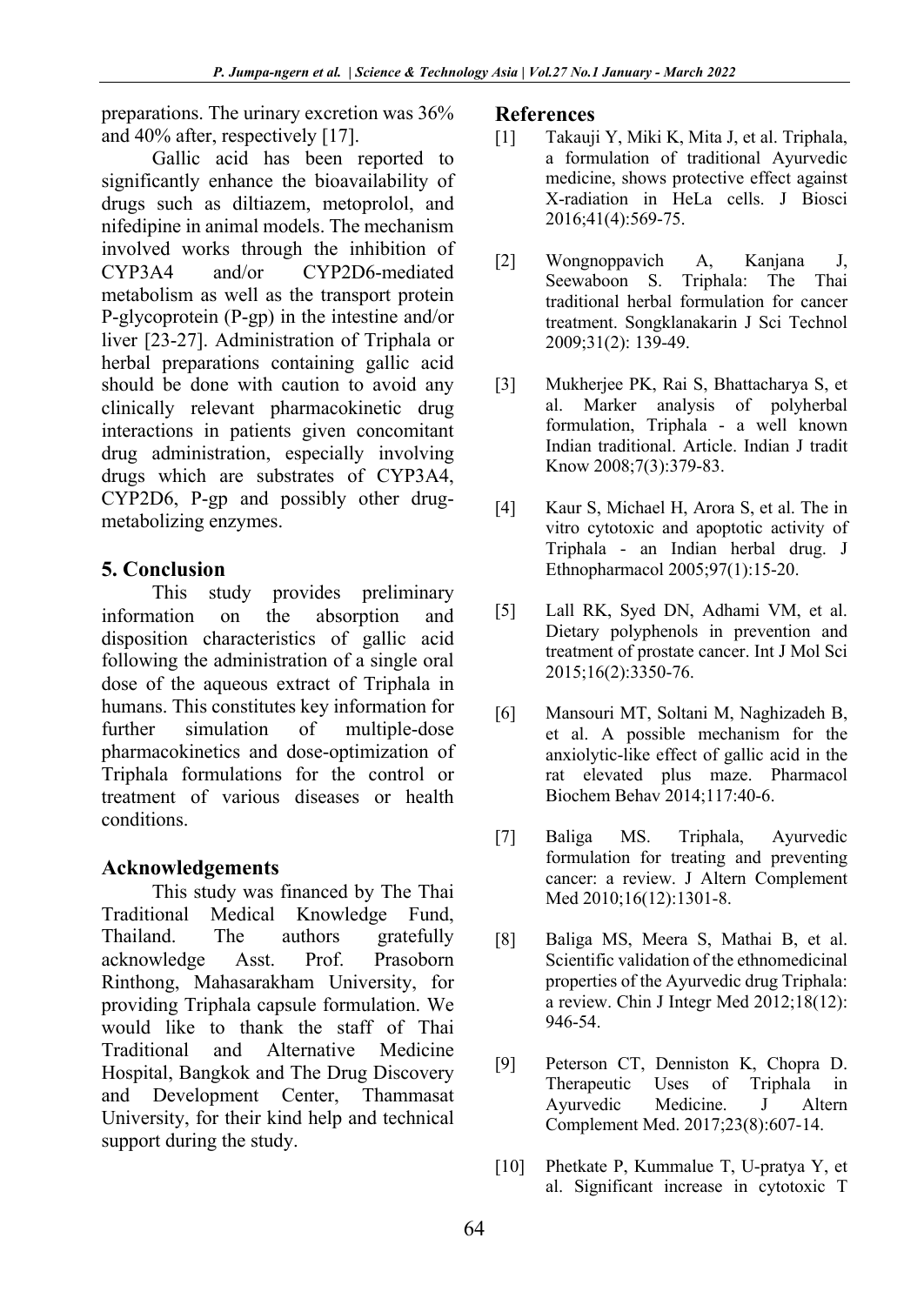lymphocytes and natural killer cells by triphala: a clinical phase I study. Evid Based Complement Alternat Med. 2012; 239856.

- [11] Phetkate P, Kummalue T, Rinthong P, et al. Study of the safety of oral Triphala aqueous extract on healthy volunteers. J Integr Med 2020;18(1):35-40.
- [12] Phetkate P, Plengsuriyakarn T, Bangchang K, Rinthong P, Kietinun S, Sriyakul K: Acute and subacute oral toxicity evaluation of the water extract of triphala formulation in rats. Int J Biol Pharm Allied Sci 2019;8(4):779-92.
- [13] US Department of Health and Human Services Food and Drug Administration, Center for Drug Evaluation and Research, and Center for Veterinary Medicine. Bioanalytical Method Validation Guidance for Industry [Internet]. [cited 2018 Oct 19]. Available from: https://www.fda.gov/files/ drugs/published/Bioanalytical-Method-Validation-Guidance-for-Industry.pdf
- [14] Ma F, Gong X, Zhou X, et al. An UHPLC-MS/MS method for simultaneous quantification of gallic acid and protocatechuic acid in rat plasma after oral administration of Polygonum capitatum extract and its application to pharmacokinetics. J Ethnopharmacol 2015;162:377-83.
- [15] Zhu H, Liu X, Zhu TT, et al. UHPLC-MS/MS method for the simultaneous quantitation of five anthraquinones and gallic acid in rat plasma after oral administration of prepared rhubarb decoction and its application to a pharmacokinetic study in normal and acute blood stasis rats. J Sep Sci 2017;40(11): 2382-9.
- [16] Xu C, Yu Y, Ling L, et al. A C8-Modified Graphene@mSiO2 Composites Based Method for Quantification of Gallic Acid in Rat Plasma after Oral Administration of Changtai Granule and Its Application to

Pharmacokinetics. Biol Pharm Bull 2017; 40(7):1021-8.

- [17] Shahrzad S, Aoyagi K, Winter A, et al. Pharmacokinetics of gallic acid and its relative bioavailability from tea in healthy humans. J Nutr. Apr 2001;131(4):1207- 10.
- [18] Stalmach A, Edwards CA, Wightman JD, et al. Gastrointestinal stability and bioavailability of (poly)phenolic compounds following ingestion of Concord grape juice by humans. Mol Nutr Food Res 2012;56(3):497-509.
- [19] Mullen W, Borges G, Lean ME, et al. Identification of metabolites in human plasma and urine after consumption of a polyphenol-rich juice drink. J Agric Food Chem 2010;58(4):2586-95.
- [20] Olennikov DN, Kashchenko NI, Chirikova NK. In Vitro Bioaccessibility, Human Gut Microbiota Metabolites and Hepatoprotective Potential of Chebulic Ellagitannins: A Case of Padma Hepaten® Formulation. Nutrients 2015;7(10):8456- 77.
- [21] Margalef M, Pons Z, Bravo FI, et al. Tissue distribution of rat flavanol metabolites at different doses. The Journal of Nutritional Biochemistry 2015;26(10):987-95.
- [22] Ma FW, Deng QF, Zhou X, et al. The Tissue Distribution and Urinary Excretion Study of Gallic Acid and Protocatechuic Acid after Oral Administration of Polygonum Capitatum Extract in Rats. Molecules 2016;21(4):399.
- [23] Athukuri BL, Neerati P. Enhanced oral bioavailability of metoprolol with gallic acid and ellagic acid in male Wistar rats: involvement of CYP2D6 inhibition. Drug Metab Pers Ther 2016;31(4):229-34.
- [24] Athukuri BL, Neerati P. Enhanced Oral Bioavailability of Diltiazem by the Influence of Gallic Acid and Ellagic Acid in Male Wistar Rats: Involvement of